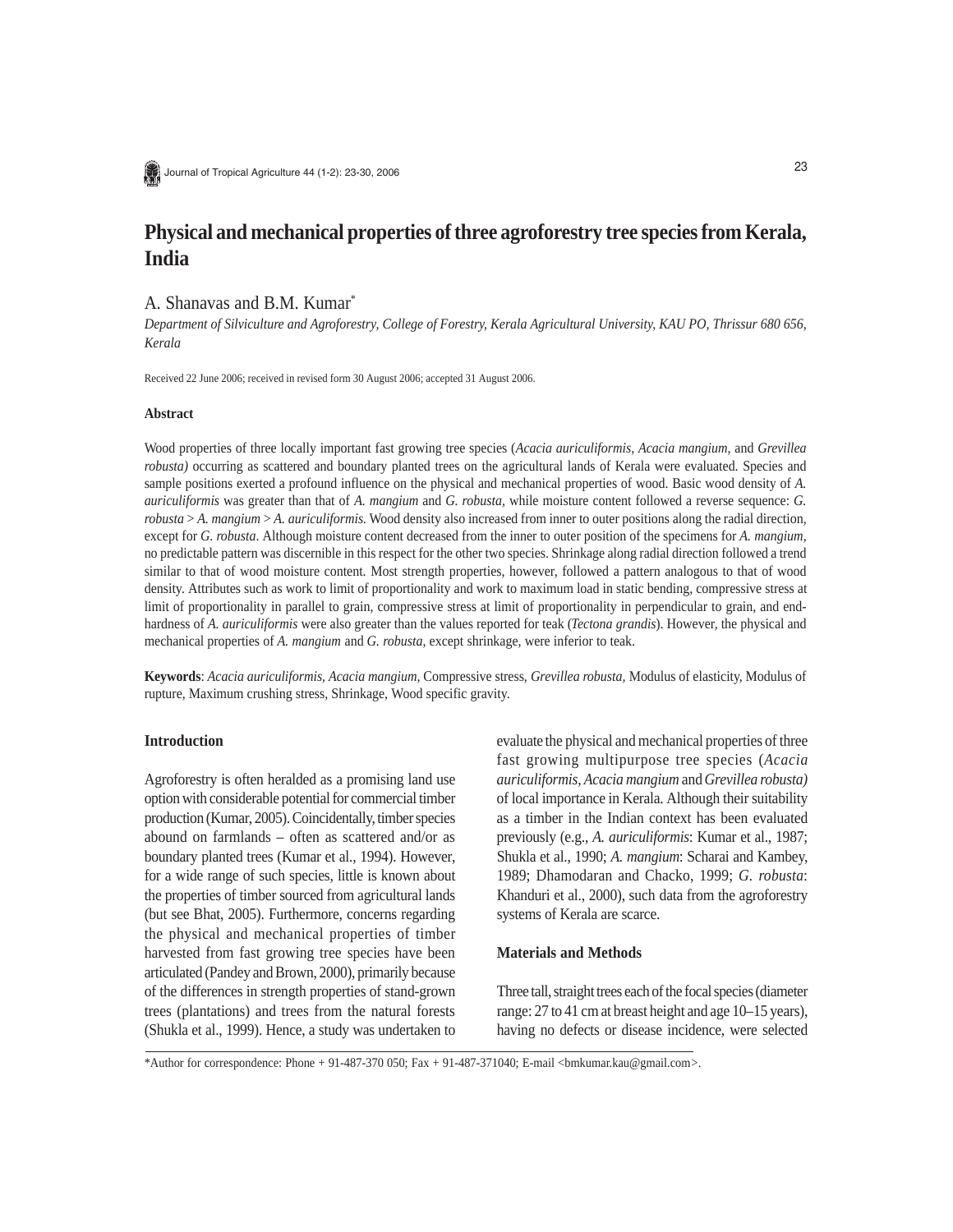Physical and mechanical properties of agroforestry tree species 24

from the agricultural lands of central Kerala. In view of the difficulty in sourcing sample trees from a particular site, trees from three locations (based on a reconnaissance survey) were selected (i.e., two of *A. auriculiformis* from Thiruvazhamkunnu and one from Vellanikkara; two of *A. mangium* from Vellanikkara and one from Thiruvazhamkunnu; and two of *G. robusta* from Peerumedu and one from Perumbavoor). The selected trees were felled at ground level in March 1998 and 1 m long billets extracted from the trunk sections 1 m above the ground. All billets were numbered and marked with 3 x 3 cm squares on the smaller end for conversion into 2.5 x 2.5 cm scantlings. The scantlings were surfaced to 2 x 2 cm cross sections to obtain small clear specimens for different tests (see below). Three specimens per tree conforming to the IS 1708 standards of BIS (1986) were selected for each test from near the pith (inner), middle, and peripheral (outer) regions.

## *Basic density and green moisture content*

Three specimens [2 x 2 cm (cross section) and 2.5 cm long] each per species and radial position (inner, middle, and outer) were weighed in green condition and their volume (correct to  $0.01 \text{ cm}^3$ ) determined by the water displacement technique. Following this, the specimens were oven-dried at 103±2°C until constant weights and then coated with a thin layer of hot paraffin wax and the volume of the paraffin-coated specimens determined. Basic density (oven-dry weight/green volume) and moisture content (green weight basis) were also computed.

# *Shrinkage*

Wood specimens (2 x 2 cm in cross section and 5 cm long) in green state were weighed (0.001 g accuracy) and conditioned in a climatization room to achieve constant weights over a two-month period. The samples stabilised at about 12% moisture content (verified by periodical testing) were then oven-dried (103±2°C) until constant weights. Lengths of the specimens along radial or tangential plane at green, air-dry (12% moisture), and oven-dry conditions were measured (0.002 cm accuracy) and the radial and tangential shrinkages calculated.

For estimating volumetric shrinkage at green, air-dry, and oven-dry conditions, volume of the specimens (2 x 2 cm cross section and 6 cm long) weighed initially (green condition correct to 0.001 g) was determined by water displacement (correct to  $0.01 \text{ cm}^3$ ). After taking out from water and wiping with a dry cloth, the specimens were end-coated with hot paraffin wax and allowed to air-dry in a climatization room to achieve constant weights over a period of two months and to have the moisture content stabilized around 12%. After determining the volume, these air-dried samples were kept in an oven at 103±2°C until constant weights. The volume was again determined after coating with paraffin wax and volumetric shrinkage calculated.

#### *Static bending and compressive strengths*

Static bending test of air-dried 2 x 2 cm (cross section) and 30 cm long specimens was carried out using a 30 MT Universal Testing Machine (AMSLER/699/424, Switzerland). Deflections and the corresponding loads were recorded and load deflection curves prepared. Using the load deflection curves for air-dried specimens (2 x 2 cm cross section and 8 cm long), compressive stress at limit of proportionality, compressive stress at maximum load, and modulus of elasticity in compression parallel to grain were estimated. Likewise, from the load deflection curves for air dried 2 x 2 cm (cross-section) and 10 cm long specimens, compressive stress at limit of proportionality, crushing strength at maximum load, and modulus of elasticity in compression perpendicular to grain were computed.

# *Hardness*

Hardness test was performed using the Brinel Hardness Testing Machine (No.59/65286-Switzerland) on airdried 2 x 2 cm (cross section) and 10 cm long specimens. The load in kg required to penetrate a steel ball of 1.128 cm diameter into the specimen to half its diameter (0.564 cm) was taken as hardness. Hardness on the radial face, tangential face, and end surface of the specimens were determined.

Experimental data pertaining to various tests were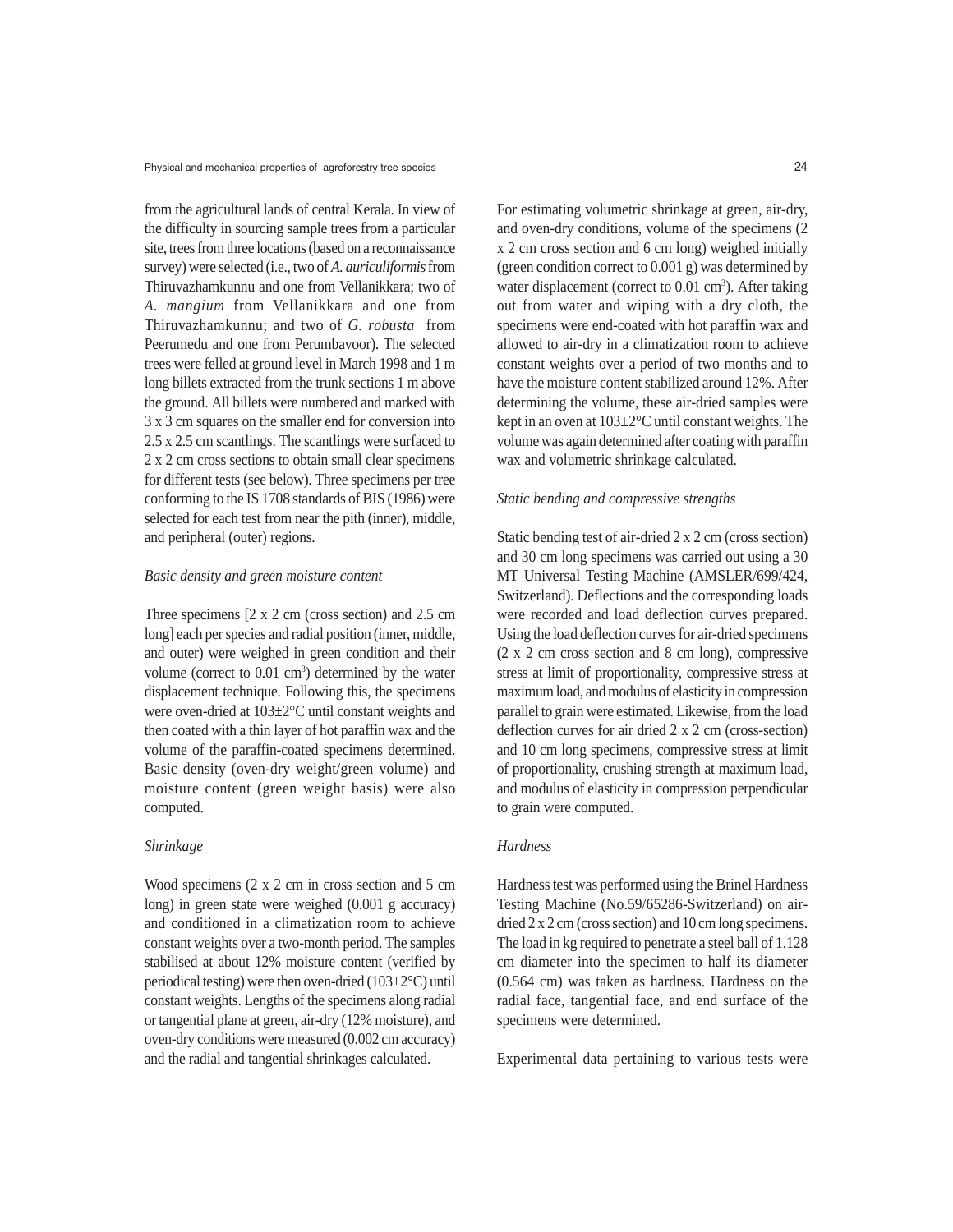analysed using analysis of variance in MSTAT (version 1.2) for comparing species, position of the specimens, and their interactions. Follow-up analysis (LSD Test) also was performed in MSTAT.

## **Results**

#### *Physical Properties*

As expected, the differences in basic density and green moisture content were significant among species and positions along the radial direction (Table 1). Basic wood density followed the sequence: *A. auriculiformis* > *A. mangium* > *G. robusta,* while moisture content decreased in the order: *G. robusta* > *A. mangium* > *A. auriculiformis*. Wood density also increased from the inner to outer positions along the radial direction for the two acacias. Conversely, wood moisture content decreased from inner to the middle positions in *A. mangium*.

Mean radial, tangential, and volumetric shrinkages (green to air-dry and green to oven-dry) for *A. auriculiformis* were significantly lower than that of *A. mangium* and *G. robusta* (Table 1). While shrinkage values were not substantially different among the radial positions in *A. auriculiformis*, *G. robusta* exhibited the highest radial and tangential shrinkage for the 'outer' position. *A. mangium*, however, showed a reverse trend for tangential shrinkage, i.e., it increased from outer to inner positions. Volumetric shrinkage also decreased from inner to outer positions in *A. mangium,* but increased from inner to outer positions in *G. robusta*.

### *Mechanical Properties: Static bending strength*

Fibre stress at limit of proportionality (FS at LP), modulus of rupture (MOR), modulus of elasticity (MOE), horizontal shear stress at limit of proportionality (HS at LP), and horizontal shear stress at maximum load (HS at ML) followed the order: *A. auriculiformis* > *A. mangium* > *G. robusta*. FS at LP increased significantly from inner to outer positions along the radial direction in *A. mangium*, while for other species it did not show a

predictable pattern. *A. auriculiformis* specimens from the outer position showed a particularly high MOE compared to its inner and middle positions. It was, however, at par for the other two species.

Work to limit of proportionality (WK to LP), work to maximum load (WK to ML), and total work in static bending also followed the order: *A. auriculiformis* > *A. mangium* > *G. robusta*. WK to LP, however, did not show a consistent pattern with respect to positions. WK to ML was highest for the middle position in *A. auriculiformis*. But it increased from inner to outer position in *G. robusta*. Total work first increased from inner to middle position and then decreased modestly to the outer position in *A. auriculiformis*. Such differences were, however, not pronounced for *A. mangium* and *G. robusta*.

### *Compressive stress parallel to grain*

Compressive stress at limit of proportionality (CS at LP), compressive stress at maximum load (CS at ML), and modulus of elasticity (MOE) in compression parallel to grain were highest for *A. auriculiformis*. The significant species x position interaction effects imply that CS at LP and ML, and MOE increased from inner to outer tissues in *A. mangium* and decreased progressively from inner to outer position in *G. robusta*. Sample positions, however, did not influence CS at LP and ML in *A. auriculiformis*, and MOE of *G. robusta*. Nonetheless, *A. auriculiformis* showed a slight increase in MOE from inner to middle positions.

## *Compressive stress perpendicular to grain*

Species effect on compressive stress at limit of proportionality (CS at LP), compressive stress at maximum load (CS at ML), and modulus of elasticity (MOE) in compression perpendicular to grain was remarkable (Table 1). CS at LP, CS at ML, and MOE increased from inner to outer positions in *A. mangium*. However, in *A. auriculiformis* it increased modestly from inner to middle positions and decreased thereafter, although *G. robusta* depicted a divergent trend.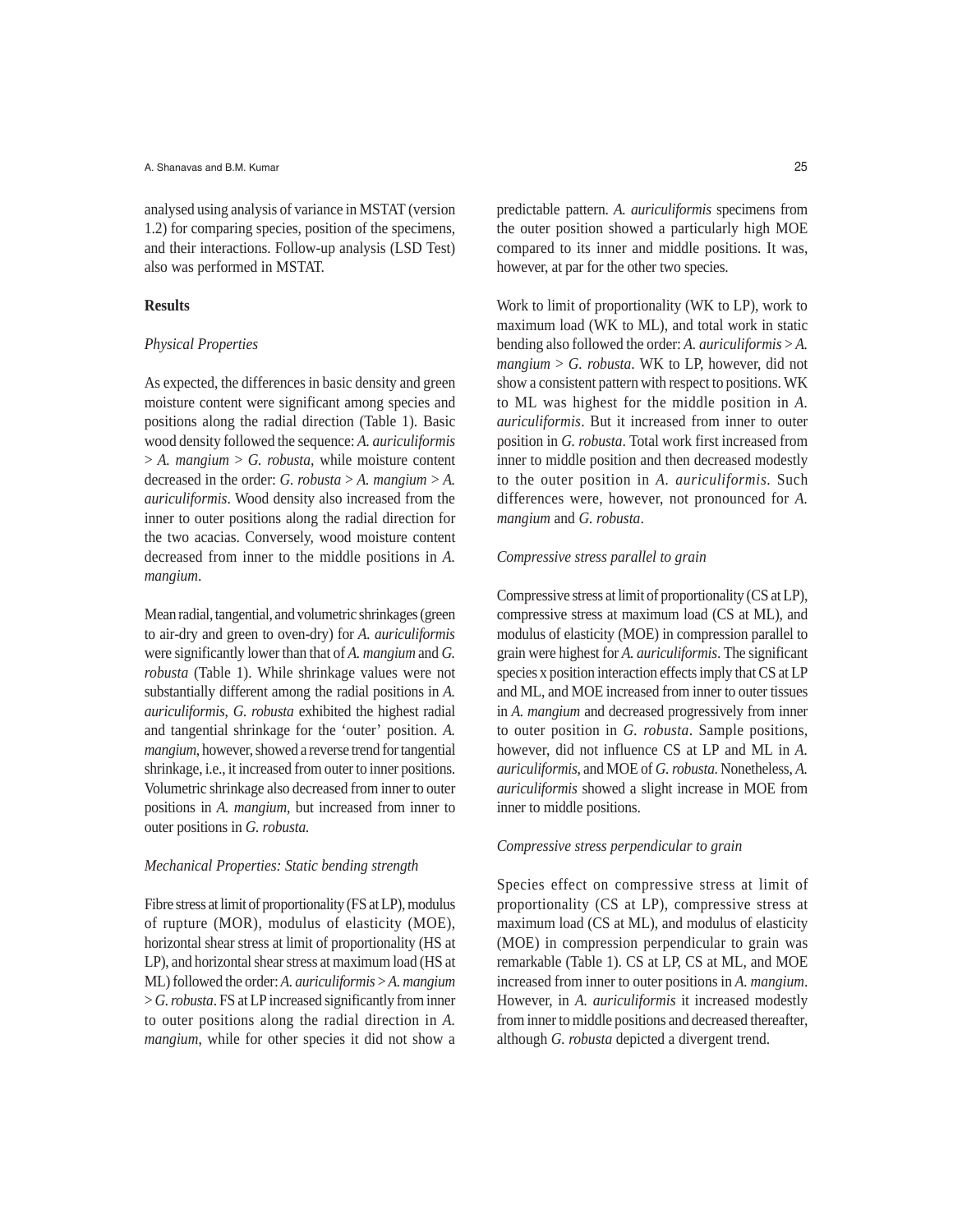*Table 1.* Physical and mechanical properties of wood as influenced by species and position in the radial direction from pith to periphery for three multipurpose trees from Kerala.

| Properties                                                          | Species           | Inner                          | Middle                         | Outer                                              | Mean                                                  |
|---------------------------------------------------------------------|-------------------|--------------------------------|--------------------------------|----------------------------------------------------|-------------------------------------------------------|
| Basic density                                                       | A. auriculiformis | $0.634$ <sup>a</sup> (0.010)   | $0.636^a(0.009)$               | $0.641$ <sup>a</sup> $(0.011)$                     | 0.637 <sup>A</sup> (0.017)                            |
|                                                                     | A. mangium        | $0.477$ <sup>f</sup> $(0.005)$ | $0.506^{d}(0.006)$             | 0.517 <sup>b</sup> (0.005)                         | 0.500 <sup>B</sup> (0.014)                            |
|                                                                     | G. robusta        | $0.487$ <sup>e</sup> $(0.006)$ | 0.489(0.006)                   | $0.456$ <sup><math>\epsilon</math></sup> $(0.004)$ | $0.478^{\circ}(0.013)$                                |
| Green moisture content (%)                                          | A. auriculiformis | $40.54^{\circ}(1.13)$          | $41.37^{\circ}(0.84)$          | $40.90^{\circ}(1.03)$                              | $40.94^{\circ}(1.69)$                                 |
|                                                                     | A. mangium        | $52.89^{ab}(1.03)$             | 48.17 <sup>cd</sup> (0.78)     | $47.31^{d}(0.72)$                                  | $49.46^{\rm B}(2.03)$                                 |
|                                                                     | G. robusta        | $51.58^{ab}(0.66)$             | $50.41^{bc}(0.75)$             | 53.27 <sup>a</sup> (0.87)                          | 51.75 <sup>A</sup> (1.44)                             |
| Radial shrinkage green to air-dry (%) A. auriculiformis             |                   | $2.30f$ (0.027)                | 2.33 <sup>f</sup> (0.027)      | 2.31 <sup>f</sup> (0.017)                          | $2.31^{\circ}$ (0.04)                                 |
|                                                                     | A. mangium        | 3.61 <sup>d</sup> (0.02)       | $3.51^{de} (0.016)$            | $3.42^{\circ} (0.03)$                              | 3.51 <sup>B</sup> (0.058)                             |
|                                                                     | G. robusta        | $4.02^{\circ}$ (0.047)         | 4.19 <sup>b</sup> (0.06)       | 4.39 <sup>a</sup> (0.08)                           | 4.20 <sup>A</sup> (0.139)                             |
| Radial shrinkage green to oven-                                     | A. auriculiformis | $2.71$ <sup>e</sup> (0.02)     | $2.71^{\circ} (0.013)$         | $2.71$ <sup>e</sup> (0.013)                        | $2.71^{\circ}$ (0.029)                                |
| dry(%)                                                              | A. mangium        | $3.97^{\circ} (0.027)$         | 3.87 <sup>cd</sup> (0.023)     | $3.83^d(0.02)$                                     | $3.89^{\rm B}$ (0.052)                                |
|                                                                     | G. robusta        | 4.69 <sup>b</sup> (0.063)      | 4.77 <sup>b</sup> (0.057)      | $5.04^{\mathrm{a}}(0.097)$                         | 4.83 <sup>A</sup> (0.15)                              |
| Tangential shrinkage green to air-                                  | A. auriculiformis | 4.91 <sup>f</sup> (0.023)      | 4.89 <sup>f</sup> (0.027)      | 4.89 <sup>f</sup> (0.02)                           | $4.90^{\circ}$ (0.039)                                |
| dry(%)                                                              | A. mangium        | 7.31 <sup>d</sup> (0.02)       | $7.23^{\text{de}}(0.022)$      | $7.17^{\circ} (0.023)$                             | $7.24^{\mathrm{B}}(0.05)$                             |
|                                                                     | G. robusta        | $7.64^{\circ} (0.053)$         | $7.85^b(0.072)$                | $7.96^{\mathrm{a}}(0.039)$                         | 7.82 <sup>A</sup> (0.121)                             |
| Tangential shrinkage green to oven-                                 | A. auriculiformis | $5.33^{\circ} (0.037)$         | $5.37^{\circ} (0.023)$         | $5.38^{\circ} (0.023)$                             | $5.36^{\circ} (0.052)$                                |
| dry(%)                                                              | A. mangium        | $7.69^{\circ} (0.013)$         | 7.61 <sup>cd</sup> (0.017)     | 7.56 <sup>d</sup> (0.017)                          | 7.62 <sup>B</sup> (0.04)                              |
|                                                                     | G. robusta        | $8.54b$ (0.063)                | $8.91$ <sup>a</sup> (0.047)    | 8.98 <sup>a</sup> (0.04)                           | 8.81 <sup>A</sup> (0.139)                             |
| Volumetric shrinkage green to air-                                  | A. auriculiformis | $6.40^{\circ}$ (0.07)          | $6.37^{\circ} (0.123)$         | $6.58^{\circ}$ (0.09)                              | $6.45^{\circ} (0.167)$                                |
| dry(%)                                                              | A. mangium        | $7.71^{\circ} (0.05)$          | 7.38 <sup>d</sup> (0.06)       | 7.30 <sup>d</sup> (0.04)                           | $7.47^{\rm B}$ (0.133)                                |
|                                                                     | G. robusta        | $9.29^{b} (0.087)$             | $9.39^{ab}$ (0.073)            | $9.62^{\mathrm{a}}(0.133)$                         | 9.44 <sup>A</sup> (0.191)                             |
| Volumetric shrinkage green to oven                                  | A. auriculiformis | $6.79^{\circ} (0.093)$         | $6.75^{\circ}$ (0.113)         | $6.84^{\circ} (0.107)$                             | $6.80^{\circ}$ (0.26)                                 |
| dry(%)                                                              | A. mangium        | $7.97^{\circ} (0.057)$         | 7.66 <sup>d</sup> (0.063)      | 7.56 <sup>d</sup> (0.06)                           | $7.73B$ (0.144)                                       |
|                                                                     | G. robusta        | $9.56^b(0.103)$                | $9.66^{ab}$ (0.083)            | 9.91 <sup>a</sup> (0.133)                          | 9.71 <sup>A</sup> (0.202)                             |
| Fibre stress at limit of proportionality A. auriculiformis          |                   | 578.9 <sup>a</sup> (21.7)      | $575.4^a(20.1)$                | $576.3^a(12.8)$                                    | $576.9^{A}(31.0)$                                     |
| (kg cm <sup>2</sup> )                                               | A. mangium        | $390.8^{\circ}(16.0)$          | 414.2 <sup>bc</sup> (17.1)     | 450.7 <sup>b</sup> (14.3)                          | $418.6^B(30.8)$                                       |
|                                                                     | G. robusta        | $199.9^d(16.8)$                | $176.4^d(14.7)$                | 175.7 <sup>d</sup> (13.2)                          | $184.0^{\circ}$ (25.8)                                |
| Modulus of rupture in static bending <sup>1</sup> A. auriculiformis |                   | 664.3                          | 740.2                          | 795.6                                              | 733.4 <sup>A</sup> (38.0)                             |
| (kg cm <sup>2</sup> )                                               | A. mangium        | 590.6                          | 622.6                          | 498.6                                              | $570.6^{\text{B}}(37.2)$                              |
|                                                                     | G. robusta        | 241.1                          | 205.3                          | 307.1                                              | $251.2^{\circ} (29.8)$                                |
| Modulus of elasticity in static                                     | A. auriculiformis | 78473 <sup>b</sup> (6005)      | 77244 <sup>b</sup> (6504)      |                                                    | 102276 <sup>a</sup> (8491) 85998 <sup>A</sup> (13596) |
| bending $(kg cm-2)$                                                 | A. mangium        | 84697 <sup>b</sup> (6210)      | 75363 <sup>b</sup> (3863)      | 80641 <sup>b</sup> (5475)                          | 80234 <sup>A</sup> (9061)                             |
|                                                                     | G. robusta        | 25265 <sup>c</sup> (2497)      | $26240^{\circ} (2687)$         | $26564^{\circ} (1851)$                             | 26023 <sup>B</sup> (3961)                             |
| Horizontal shear stress on neutral                                  | A. auriculiformis | $22.03^a(0.76)$                | $21.89^{\mathrm{a}}(0.68)$     | 22.18 <sup>a</sup> (0.50)                          | 22.04 <sup>A</sup> (1.09)                             |
| plane at limit of proportionality                                   | A. mangium        | $14.59^{\circ} (0.52)$         | $15.64^{\circ} (0.62)$         | 17.17 <sup>b</sup> (0.54)                          | 15.80 <sup>B</sup> (1.12)                             |
| $(\text{kg cm}^2)$                                                  | G. robusta        | $7.85^{\text{d}}(0.66)$        | $6.95^{\text{d}}(0.58)$        | 6.90 <sup>d</sup> (0.52)                           | $7.23^{\circ}(1.02)$                                  |
| Horizontal shear stress at maximum                                  | A. auriculiformis | 25.27                          | 27.87                          | 30.92                                              | $28.02A$ (1.33)                                       |
| load in static bending <sup>1</sup> (kg cm <sup>-2</sup> )          | A. mangium        | 19.6                           | 20.31                          | 24.64                                              | $21.52^B(1.29)$                                       |
|                                                                     | G. robusta        | 7.18                           | 10.37                          | 12.09                                              | $9.88^{\circ}$ (1.17)                                 |
| Work to limit of proportionality in                                 | A. auriculiformis | $0.234$ <sup>a</sup> $(0.02)$  | $0.242$ <sup>a</sup> $(0.016)$ | 0.193 <sup>b</sup> (0.022)                         | 0.223 <sup>A</sup> (0.035)                            |
| static bending (kg cm cm <sup>-3</sup> )                            | A. mangium        | 0.098 <sup>d</sup> (0.008)     | $0.121$ <sup>cd</sup> (0.012)  | $0.134^{\circ}(0.01)$                              | 0.118 <sup>B</sup> (0.019)                            |
|                                                                     | G. robusta        | 0.096 <sup>d</sup> (0.018)     | $0.065^{\circ} (0.008)$        | $0.066$ <sup>e</sup> $(0.01)$                      | $0.076^{\circ}(0.023)$                                |
| Work to maximum load in static                                      | A. auriculiformis | 0.690 <sup>b</sup> (0.108)     | $0.896^{\mathrm{a}}(0.134)$    | 0.639 <sup>b</sup> (0.119)                         | 0.742 <sup>A</sup> (0.209)                            |
| bending (kg cm cm <sup>-3</sup> )                                   | A. mangium        | 0.412c(0.034)                  | $0.494^{\circ} (0.066)$        | 0.436c(0.028)                                      | 0.447B(0.079)                                         |
|                                                                     | G. robusta        | 0.352 <sup>cd</sup> (0.05)     | $0.247$ <sup>de</sup> (0.032)  | $0.183^{\circ}(0.03)$                              | $0.261^{\circ}(0.076)$                                |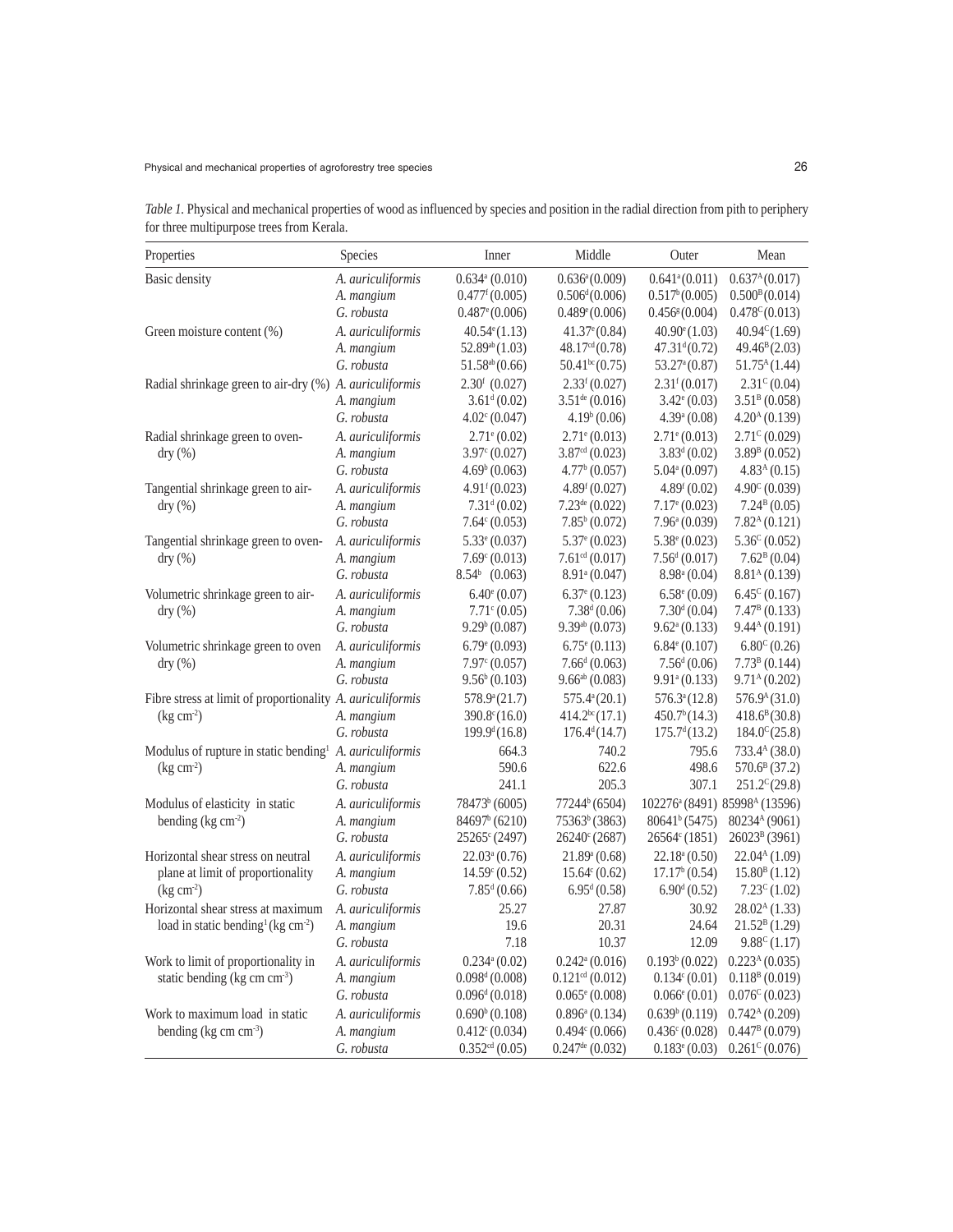#### A. Shanavas and B.M. Kumar 27

| Total work in static bending                           | A. auriculiformis | 0.947 <sup>bc</sup> (0.137) | 1.307 <sup>a</sup> (0.145)  | $1.134^{ab}$ (0.159)        | 1.129 <sup>A</sup> (0.259) |
|--------------------------------------------------------|-------------------|-----------------------------|-----------------------------|-----------------------------|----------------------------|
| $(kg cm cm-3)$                                         | A. mangium        | 0.892 <sup>bc</sup> (0.07)  | $0.867^{\circ} (0.087)$     | 0.976 <sup>bc</sup> (0.091) | $0.912^{B}(0.141)$         |
|                                                        | G. robusta        | 0.611 <sup>d</sup> (0.064)  | $0.480^{d} (0.07)$          | 0.419 <sup>d</sup> (0.072)  | $0.504^{\circ} (0.124)$    |
| Compressive stress at limit of                         | A. auriculiformis | $395.0^{\circ}$ (13.1)      | $396.5^{\mathrm{a}}(15.6)$  | $398.3^{\mathrm{a}}(7.0)$   | 396.6 <sup>A</sup> (20.7)  |
| proportionality in compression                         | A. mangium        | $236.5^{\circ}$ (11.2)      | $247.5^{\circ}$ (12.0)      | $274.5^b(11.7)$             | $252.8^B(21.5)$            |
| parallel to grain ( $kg \text{ cm}^{-2}$ )             | G. robusta        | 171.9 <sup>d</sup> (6.1)    | $162.4^{\text{de}}(6.3)$    | $144.0^{\circ}$ (4.0)       | $159.5^{\circ}(11.5)$      |
| Compressive stress at maximum load A. auriculiformis   |                   | $451.7a$ (11.3)             | $447.9^{\circ} (15.0)$      | $439.2^{\mathrm{a}}(10.2)$  | 446.3 <sup>A</sup> (20.7)  |
| in compression parallel to grain                       | A. mangium        | $308.4^{\circ}$ (18.9)      | $320.6^{bc}$ (20.5)         | $340.5^b(13.8)$             | $323.2^B(30.9)$            |
| $(kg cm-2)$                                            | G. robusta        | $224.5^d(6.8)$              | 219.9 <sup>d</sup> (8.8)    | $205.2^d(6.5)$              | $216.5^{\circ}(13.3)$      |
| Modulus of elasticity in compression A. auriculiformis |                   | 68837 <sup>ab</sup> (3820)  | 78093 <sup>a</sup> (4487)   | 72646 <sup>a</sup> (2607)   | 73192 <sup>A</sup> (7221)  |
| parallel to grain (kg cm <sup>-2</sup> )               | A. mangium        | 49362 <sup>c</sup> (3169)   | 60496 <sup>b</sup> (4378)   | 72492 <sup>a</sup> (3965)   | 60784 <sup>B</sup> (8393)  |
|                                                        | G. robusta        | $22024^d(786)$              | $22335^d (808)$             | 22091 <sup>d</sup> (872)    | $22149^{\circ}(1371)$      |
| Compressive stress at limit of                         | A. auriculiformis | $135.4^{ab}$ (8.3)          | $139.5^{\mathrm{a}}(6.7)$   | $124.1^b(5.8)$              | $133.0A$ (12.3)            |
| proportionality in compression                         | A. mangium        | $61.7^{\circ} (5.1)$        | $78.6^{\mathrm{d}}(3.6)$    | $93.4^{\circ}$ (5.8)        | 77.9 <sup>B</sup> (11.2)   |
| perpendicular to grain (kg cm <sup>2</sup> )           | G. robusta        | 40.2 <sup>f</sup> (2.0)     | $30.5^{\rm f}(2.0)$         | $30.0^{\rm f}(3.2)$         | $33.6^{\circ}(5.0)$        |
| Compressive stress at maximum                          | A. auriculiformis | $486.8^{\mathrm{a}}(6.5)$   | 496.1 <sup>a</sup> (12.0)   | $489.2^{\mathrm{a}}(9.4)$   | 490.7 <sup>A</sup> (16.1)  |
| load in compression perpendicular A. mangium           |                   | $336.0^{\circ}$ (11.4)      | 370.6 <sup>b</sup> (10.5)   | 382.8 <sup>b</sup> (10.3)   | $363.1^B(21.3)$            |
| to grain $(kg cm2)$                                    | G. robusta        | 279.8 <sup>d</sup> (5.8)    | $271.0^{\text{de}}(5.9)$    | $253.3^{\circ}(6.1)$        | $268.0^{\circ}$ (11.8)     |
| Modulus of elasticity in compression A. auriculiformis |                   | 69165 <sup>ab</sup> (3037)  | 74387 <sup>a</sup> (6287)   | 71913ab (5537)              | 71822 <sup>A</sup> (8653)  |
| perpendicular to grain (kg cm <sup>-2</sup> )          | A. mangium        | 53546 <sup>c</sup> (4033)   | $62565^{\rm bc}$ (2962)     | 69395 <sup>ab</sup> (3346)  | $61836^B(6931)$            |
|                                                        | G. robusta        | $30620^{\rm d}$ (2586)      | 24318 <sup>d</sup> (1600)   | $20673^{\circ}$ (1398)      | 25204 <sup>c</sup> (4011)  |
| Hardness in radial plane (kg)                          | A. auriculiformis | $381.7b$ (18.0)             | $415.6^{\mathrm{a}}(5.7)$   | $383.3^{b}$ (8.0)           | $393.5^{\text{A}}(21.8)$   |
|                                                        | A. mangium        | $207.8cd$ (12.5)            | $220.0$ <sup>cd</sup> (9.7) | $226.1^{\circ}(11.1)$       | $218.0^{B}$ (19.2)         |
|                                                        | G. robusta        | 209.4 <sup>cd</sup> (4.9)   | 203.9 <sup>d</sup> (5.9)    | $212.8^{\text{cd}}(7.3)$    | $208.7^B(10.4)$            |
| Hardness in tangential plane (kg)                      | A. auriculiformis | $432.8^b(17.3)$             | $461.7^{\circ}$ (7.3)       | $397.2^{\circ}(6.5)$        | 430.6 <sup>A</sup> (24.6)  |
|                                                        | A. mangium        | 232.8 <sup>de</sup> (13.4)  | 247.2 <sup>d</sup> (12.0)   | 247.8 <sup>d</sup> (11.5)   | $242.6^{\rm B}$ (20.9)     |
|                                                        | G. robusta        | $220.6^{\circ}$ (5.6)       | $214.4^{\circ}(5.0)$        | $216.7^{\circ}(9.3)$        | $217.0^{\circ}(11.5)$      |
| End-hardness (kg)                                      | A. auriculiformis | $685.0^a(12.0)$             | 673.9 <sup>ab</sup> (10.3)  | $644.4^b(11.8)$             | 667.8 <sup>A</sup> (21.5)  |
|                                                        | A. mangium        | $358.3^{d}$ (9.7)           | $395.6^{\circ}$ (21.6)      | $405.0^{\circ}$ (12.9)      | $386.3^B(37.0)$            |
|                                                        | G. robusta        | $324.4^{\circ} (5.9)$       | $331.1^{\text{de}}(8.2)$    | $320.0^{\circ}$ (6.7)       | $325.2^{\circ}$ (12.0)     |

Values with the same alphabetical superscripts do not differ significantly; upper case superscripts (last column) compare marginal means and lower case contrasts species x position interaction effects; 'species x position interaction effects not significant, while in all other cases such interactions were significant; Values in parenthesis are standard errors (n=9 for sample positions).

## *Hardness*

Hardness in radial and tangential planes, besides end surface hardness of *A. auriculiformis* was higher than that of *A. mangium* and *G. robusta*. Wood specimens from the mid position of *A. auriculiformis* had significantly higher radial and tangential hardness values than that of inner and outer positions, while the other species did not show any predictable pattern. Endhardness decreased progressively from inner to outer positions in *A. auriculiformis* but *A. mangium* showed a divergent pattern. A modest increase from inner to middle wood and a slight decrease thereafter from mid to outer wood were observed in *G. robusta*.

## **Discussion and Conclusions**

Overall, the physical and mechanical properties of *A. auriculiformis* were superior to that of *A. mangium* and *G. robusta*. Considering the fact that age of the sampled trees (10 to 15 years) and site characteristics (all extracted from the agricultural lands of central Kerala) were mostly similar, it seems reasonable to assume that the high variability observed may be on account of intrinsic genetic factors. The relatively modest standard errors (Table 1) further exemplify the lack of profound within species variations even between apparently disparate sampling locations (e.g, Peerumedu and Perumbavoor for *G. robusta*). A comparison of the present data with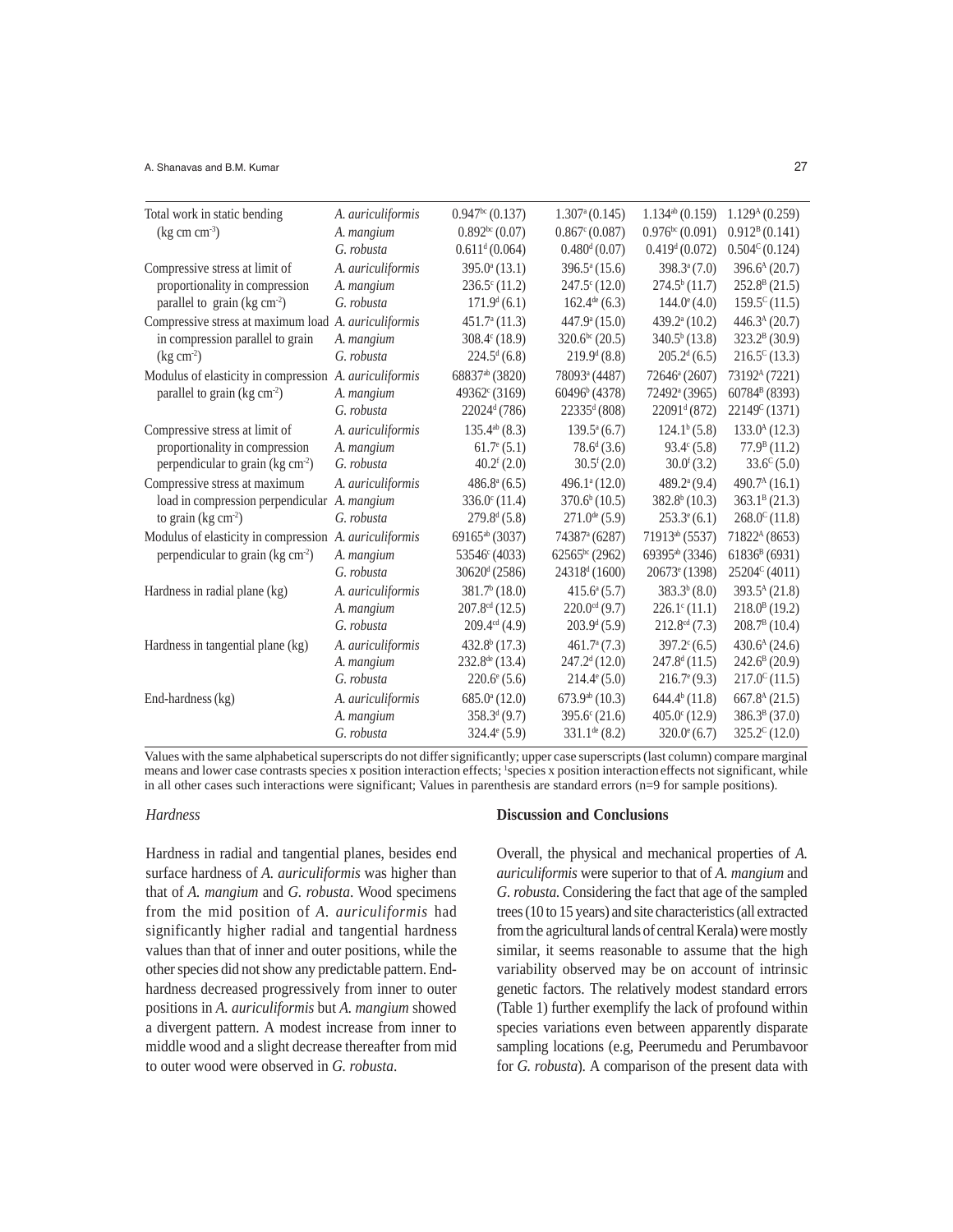that from other locations (published literature) also suggests that agroforestry situations *per se* do not exert any negative impact on wood properties. Indeed, most physical and mechanical properties reported presently are within the range of values reported in the literature. For instance, specific gravity of the 15-year-old *A. auriculiformis* trees (0.637) sampled in this study is comparable to that of 10-year-old trees from Bihar (0.623; Shukla et al., 1990). Likewise, *A. mangium* had a mean specific gravity (0.500) close to that (0.508) reported by Dhamodaran and Chacko (1999). Mean moisture content reported presently (Table 2) is, however, lower than that of the values reported by Kumar et al. (1987) for *A. auriculiformis* (48.1%) and Khanduri et al. (2000) for *G. robusta* (90.3%). This is not surprising in view of the fact that season of sample collection play an important role in determining wood moisture content. In the present study, the samples were collected during March (summer), which might have resulted in relatively lower wood moisture levels. Furthermore, mechanical properties such as radial and tangential shrinkages (green to oven-dry) of *A. auriculiformis,* and tangential (green to air-dry) and radial and tangential shrinkages (green to oven-dry) of *A. mangium,* and the radial, tangential, and volumetric shrinkage (green to air-dry) of *G. robusta* were comparable to the values reported by Shukla et al. (1990), Dhamodaran and Chacko (1990), and Khanduri et al. (2000) for the respective species.

Variations in shrinkage and surface hardness from inner to outer positions in the radial direction for *A. mangium* and *G. robusta* followed a trend similar to that of wood moisture content and basic density respectively implying interrelationships between physical and mechanical properties. Compression parallel to grain from inner to outer positions for all the three species also varied with wood density. Variations in static bending properties from inner to outer tissue samples for the three species showed that modulus of elasticity in *A. auriculiformis*; fibre stress at limit of proportionality, horizontal shear stress at limit of proportionality, and work to limit of proportionality in *A. mangium*; and work to maximum load in *G. robusta* followed a trend similar to that of wood density. Several previous workers too reported such interdependence among specific gravity, shrinkage, and strength properties (Ilic, 1999; Shanavas and Kumar, 2003). Other static bending properties *viz.* work to limit of proportionality, work to maximum load, and total work in *A. auriculiformis* and work to limit of proportionality in *G. robusta*, however, did not show much correspondence with wood density.

As regards to the effect of radial position on the physical and mechanical properties of wood, differences were generally not significant for *A. auriculiformis* implying that physical/mechanical properties of wood were less variable along the radial direction in this species. However, increase in specific gravity from inner to outer position was observed in *A. mangium,* which is consistent with the findings of Sulaiman (1993). Conversely, *G. robusta* showed a modest reduction in specific gravity of the outer wood specimens with corresponding variations in the mechanical properties of wood. Benny and Bhat (1996) reported similar observations for *Eucalyptus grandis*.

A comparison of the physical and mechanical properties of the three focal species with teak (Table 2) indicates that *A. auriculiformis* had higher wood basic density, work to limit of proportionality in static bending, work to maximum load in static bending, compressive stress at limit of proportionality in parallel to grain, compressive stress at limit of proportionality (parallel and perpendicular to grain), and end-hardness than teak. Nonetheless, *A. auriculiformis* was inferior to teak in many other aspects. All physical and mechanical properties of *A. mangium* and *G. robusta* were also inferior to teak, except shrinkage.

This study further reinforces the fact that agroforestry systems in general and the three focal species in particular could be potential sources of commercial timber, especially in a state like Kerala, where such woody perennial based land use systems abound. Since wood properties of trees from the agricultural lands are generally overlooked by researchers, results of the present study may be useful in the choice of species for establishing agroforestry plantations and/or for reintroducing trees into the homegarden system. However, the values reported for a given species reflect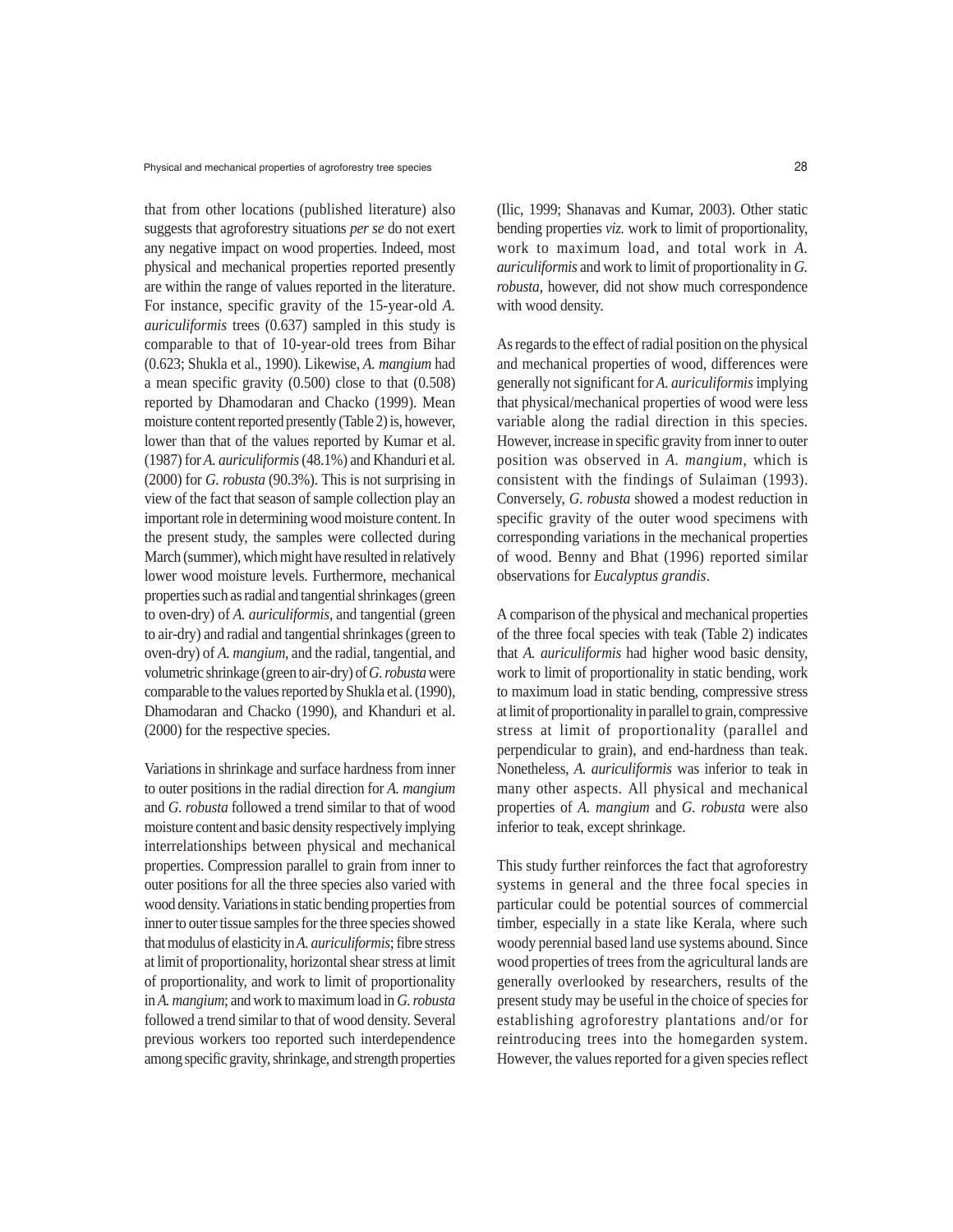#### A. Shanavas and B.M. Kumar

*Table 2.* A comparative account on the physical and mechanical properties of fast growing multipurpose trees with teak.

| Properties                                                                             | A. auriculiformis A. mangium G. robusta Tectona grandis <sup>1</sup> |       |       |        |
|----------------------------------------------------------------------------------------|----------------------------------------------------------------------|-------|-------|--------|
| Basic density                                                                          | 0.637                                                                | 0.50  | 0.478 | 0.604  |
| Moisture content green to oven-dry (%)                                                 | 40.94                                                                | 49.46 | 51.75 | 76.6   |
| Radial shrinkage green to air-dry (%)                                                  | 2.312                                                                | 3.512 | 4.196 | 2.3    |
| Tangential shrinkage green to air-dry (%)                                              | 4.895                                                                | 7.236 | 7.817 | 4.8    |
| Volumetric shrinkage green to air-dry (%)                                              | 6.449                                                                | 7.466 | 9.435 | 6.9    |
| Fibre stress at limit of proportionality ( $kg \text{ cm}^{-2}$ )                      | 576.9                                                                | 418.6 | 184.0 | 651    |
| Modulus of rupture $(kg cm-2)$                                                         | 733.4                                                                | 570.6 | 251.2 | 959    |
| Modulus of elasticity (kg cm <sup>-2</sup> )                                           | 85998                                                                | 80234 | 26023 | 119060 |
| Work to limit of proportionality ( $kg \text{ cm cm}^{-3}$ )                           | 0.223                                                                | 0.118 | 0.076 | 0.200  |
| Work to maximum load ( $kg \text{ cm cm}^{-3}$ )                                       | 0.742                                                                | 0.447 | 0.261 | 0.720  |
| Total work (kg cm cm <sup>-3</sup> )                                                   | 1.129                                                                | 0.912 | 0.504 | 1.41   |
| Compressive stress parallel to grain at limit of proportionality ( $kg \text{ cm}^2$ ) | 396.6                                                                | 252.8 | 159.5 | 376    |
| Maximum crushing stress (kg $\text{cm}^{-2}$ )                                         | 446.3                                                                | 323.2 | 216.5 | 532    |
| Modulus of elasticity ( $kg \text{ cm}^{-2}$ )                                         | 73192                                                                | 60784 | 22149 | 137400 |
| Compressive stress perpendicular to grain at limit of                                  |                                                                      |       |       |        |
| proportionality ( $kg \text{ cm}^{-2}$ )                                               | 133.01                                                               | 77.86 | 33.56 | 101    |
| Hardness                                                                               |                                                                      |       |       |        |
| Radial (kg)                                                                            | 393.5                                                                | 218.0 | 208.7 | 502    |
| Tangential (kg)                                                                        | 430.6                                                                | 242.6 | 217.0 | 524    |
| End (kg)                                                                               | 667.8                                                                | 386.3 | 325.2 | 488    |

1 from Malabar, Nilambur, and Coimbatore (source: Sekhar and Rawat, 1966).

only the samples tested and not the entire population of these species. Yet another limitation of this study is that samples from a wide range of situations including forest plantations have not been tested.

### **Acknowledgements**

Facilities for testing the samples provided by the Professor and Head, Department of Civil Engineering, College of Engineering, Thrissur and the technical guidance rendered by Dr. R. Gnanaharan, Kerala Forest Research Institute, Peechi are gratefully acknowledged. This research formed part of the MSc (Forestry) thesis submitted to the Kerala Agricultural University, India, by the senior author.

# **References**

Benny, A.G. and Bhat, K.M. 1996. Strength properties of *Eucalyptus grandis* grown in low and high altitudinal localities in Kerala. J. Timb. Dev. Assoc., 42(2): 33–38.

- Bhat, K.M. 2005. Quality concerns of sustainable teak wood chain. In: Bhat, K.M., Nair, K.K.N., Bhat, K.V., Muralidharan, E.M., and Sharma J.K. (eds), *Quality Timber Products of Teak from Sustainable Forest Management*. Kerala Forest Research Institute, Peechi and ITTO, Japan, pp 228–242.
- BIS 1986. *Method of testing small clear specimens of timber*. IS 1708, Bureau of Indian Standards, New Delhi, 42p.
- Dhamodaran, T.K. and Chacko, K.C. 1999. Growth and wood characteristics of *Acacia mangium* grown in Kerala. Research Report No.174, Kerala Forest Research Institute, Peechi, 60p.
- Ilic, J. 1999. Shrinkage related degrade and its association with some physical properties in *Eucalyptus regnans* F. Muell. Wood Sci. Technol., 33: 425–437.
- Khanduri, A.K., Panwar, P.S., and Jain, J.D. 2000. An assessment of physical and mechanical properties of plantation grown *Grevillea robusta* and *Terminalia myriocarpa*. J. Timb. Dev. Assoc., 46(3): 19–27.
- Kumar, B.M. 2005. Land use in Kerala: changing scenarios and shifting paradigms. J. trop. Agric., 43: 1–12.
- Kumar, B.M., George, S.J., and Chinnamani, S. 1994. Diversity, structure, and standing stock of wood in the